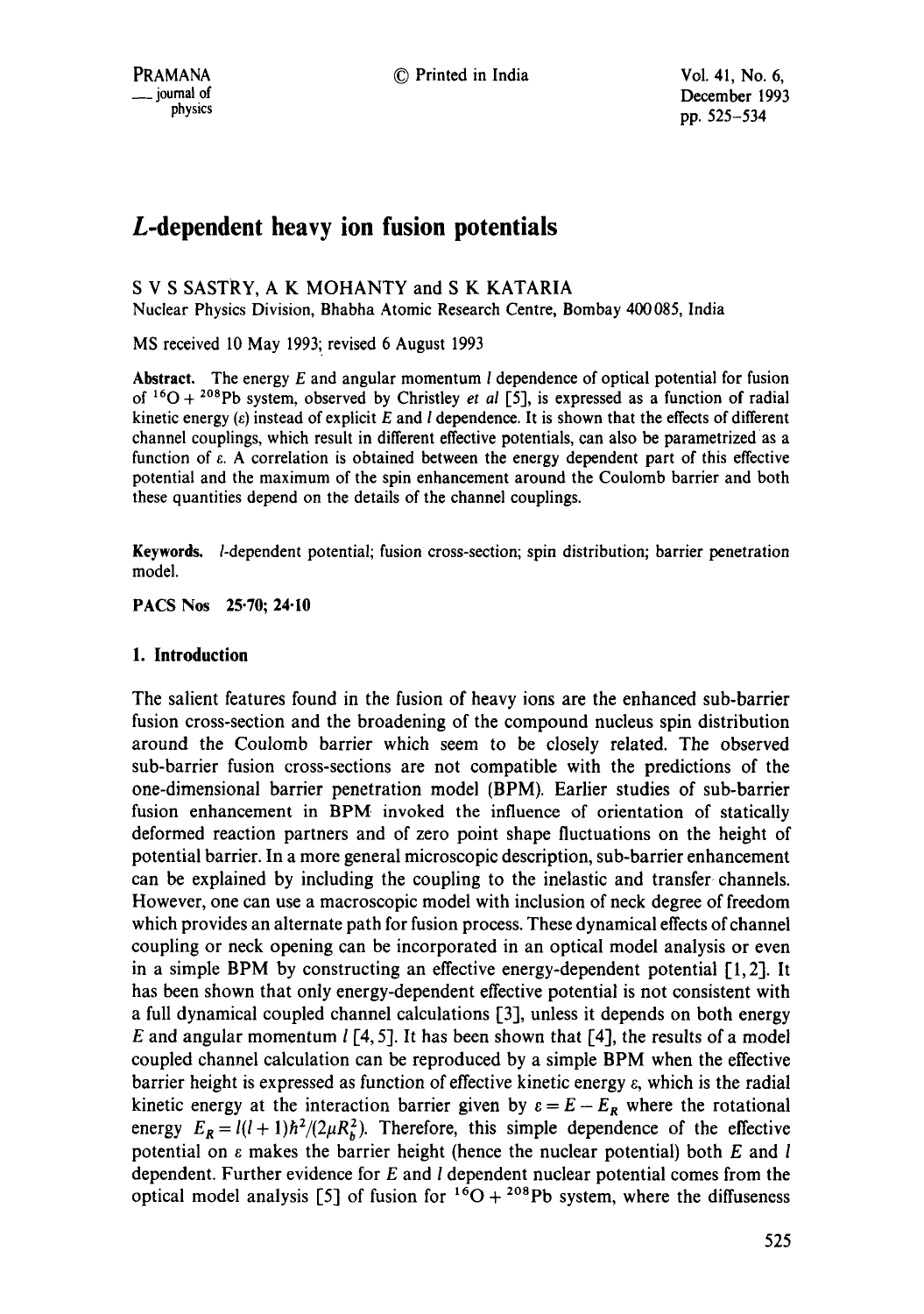## *S V S Sastry, A K Mohanty and S K Kataria*

parameter 'a' of the imaginary potential has been varied as a function of both E and l in order to reproduce coupled reaction channel (CRC) results. In § 3 of the present work, it is shown that, diffuseness parameter  $a(E, l)$  can also be expressed as a function of  $\varepsilon$ , instead of an explicit E and I dependence used in [5]. Further, it is shown in § 4 that the effect of different channel couplings (i.e. coupling to inelastic and transfer channels) results in different one channel effective real barrier height which can be parametrized as a suitable function of e. In other words, a simple parametric form of  $V_{eff}(\varepsilon)$  in BPM can be used to explain the enhancement of fusion cross-section and broadening of compound nucleus spin distribution.

The effective potential can be written as a sum of an energy independent part and an energy dependent part:  $V_{\text{eff}} = V_b + \Delta V_p(\varepsilon)$  where  $\Delta V_p$  can be identified as the polarization potential. In the elastic scattering analysis also one needs a similar energy dependent potential where the strength of the real and imaginary optical potentials show a rapid variation around the Coulomb barrier, known as threshold anomaly [6]. Further evidence shows the strength of the real potential versus energy is a bell-shaped maxima in the vicinity of the Coulomb barrier. In the present case also  $\Delta V_n(\epsilon)$  has a similar behaviour, however instead of energy E it depends on the effective energy  $\varepsilon$ . The peak of this polarization potential does not necessarily occur at Coulomb barrier, rather it depends on Q value of the non-elastic and transfer channels. In §5, it is shown that this polarization potential which arises due to various channel couplings, shows a maximum at an energy lower than the Coulomb barrier. However, the effects of these channel couplings on the moments of the spin distribution is maximum at around the Coulomb barrier. It is shown here that the strength of the polarization potential and the spin enhancement around the Coulomb barrier are strongly correlated.

## 2. The model

The fusion cross-section for a given energy  $E$  and partial wave  $l$  is written as

$$
\sigma_i = (\pi/k^2)(2l+1) T_i(E), \tag{1}
$$

where  $T_i(E)$  is the penetration probability of *l* th partial wave at energy E. Using barrier penetration model, it can be written as

$$
T_{I}(E) = 1/[1 + \exp\{(2\pi/\hbar\omega)(V_{b} + E_{R} - E)\}], \qquad (2)
$$

where  $E_R$  is the rotational energy,  $R_b$  is the position and  $\hbar\omega$  is the width of the s-wave barrier. The total fusion cross-section and the average spin value are given by

$$
\sigma_f = \sum_i \sigma_i,\tag{3}
$$

and

$$
\langle l \rangle = \frac{\Sigma l \sigma_l}{\Sigma \sigma_l}.
$$
 (4)

## **3. L-dependent potential**

In an earlier study [4], it was shown that the effects of channel couplings can be introduced by making the barrier height  $V<sub>b</sub>$  to be energy and *l* dependent. This was accomplished by parametrizing  $V_b$  as a function of  $\varepsilon$ . Similarly, to reproduce the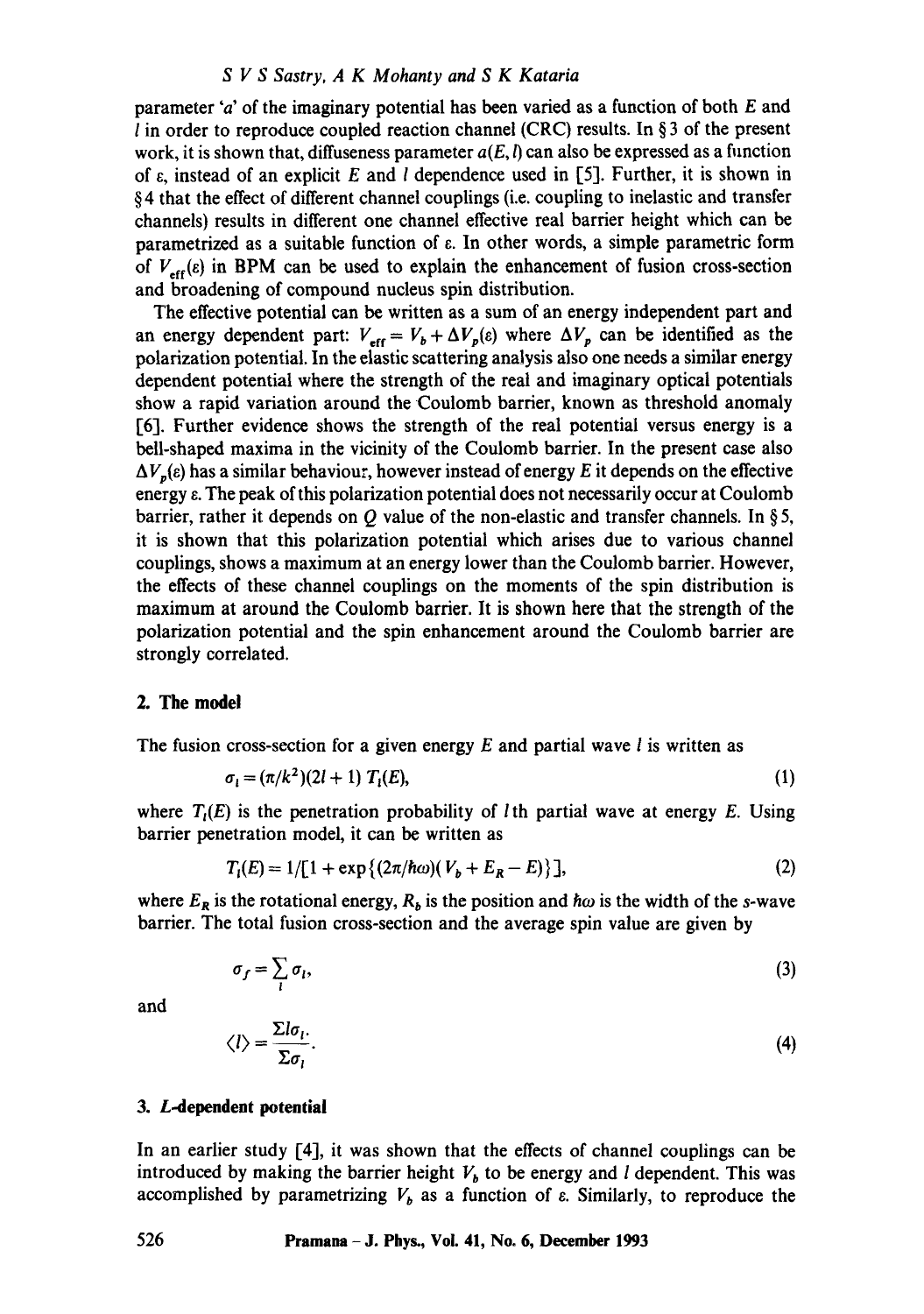

Figure 1. The diffuseness parameter  $a(E, l)$  versus l at different laboratory energies from 90, 88, 86, 84, 80 MeV ( $\circ$ ) and 82 MeV ( $\bullet$ ) taken from ref. [5]. The smooth curve is obtained using (9) with parametrization  $R_1 = 12$  fm,  $R_0 = 10.38$  fm,  $E_0 =$ 72.2 MeV and  $a_e = 1.4$  MeV.

fusion mean square spin values of  ${}^{16}O + {}^{208}Pb$  system is an optical model study, the imaginary potential was expressed as a function of  $\varepsilon$  [8]. The need to have both E and I dependence has also been studied by Christley *et al* [5], where the diffuseness parameter of the imaginary potential was varied as a function of I. Figure 1 shows the diffuseness parameters as a function of *l* for different energies *E* taken from [5]. However, we show here that the observed  $a(E, l)$  dependence can also be obtained as a consequence of  $\varepsilon$ -dependence of the strength of the imaginary potential [8]. In these calculations, the imaginary potential is written as a product of two functions i.e. the radial part  $f(r)$  and the  $\varepsilon$  dependent part  $g(\varepsilon)$ . Therefore, the imaginary potential is written as

$$
W_f(r) = W_0 f(r) g(\varepsilon), \tag{5}
$$

and

$$
f(r) = 1/\{1 + \exp[(r - R_0)/a_0]\},\tag{6}
$$

and

$$
g(\varepsilon) = 1/\{1 + \exp\left[(E_e - \varepsilon)/a_e\right]\}.
$$
 (7)

As seen from (7),  $g(\varepsilon)$  has an implicit E and l dependence through the variable  $\varepsilon$ . The value of  $E_e$  is very close to the Coulomb barrier. Alternatively, energy and  $l$ dependence of  $W_f(r)$  can be introduced through the radial diffuseness parameter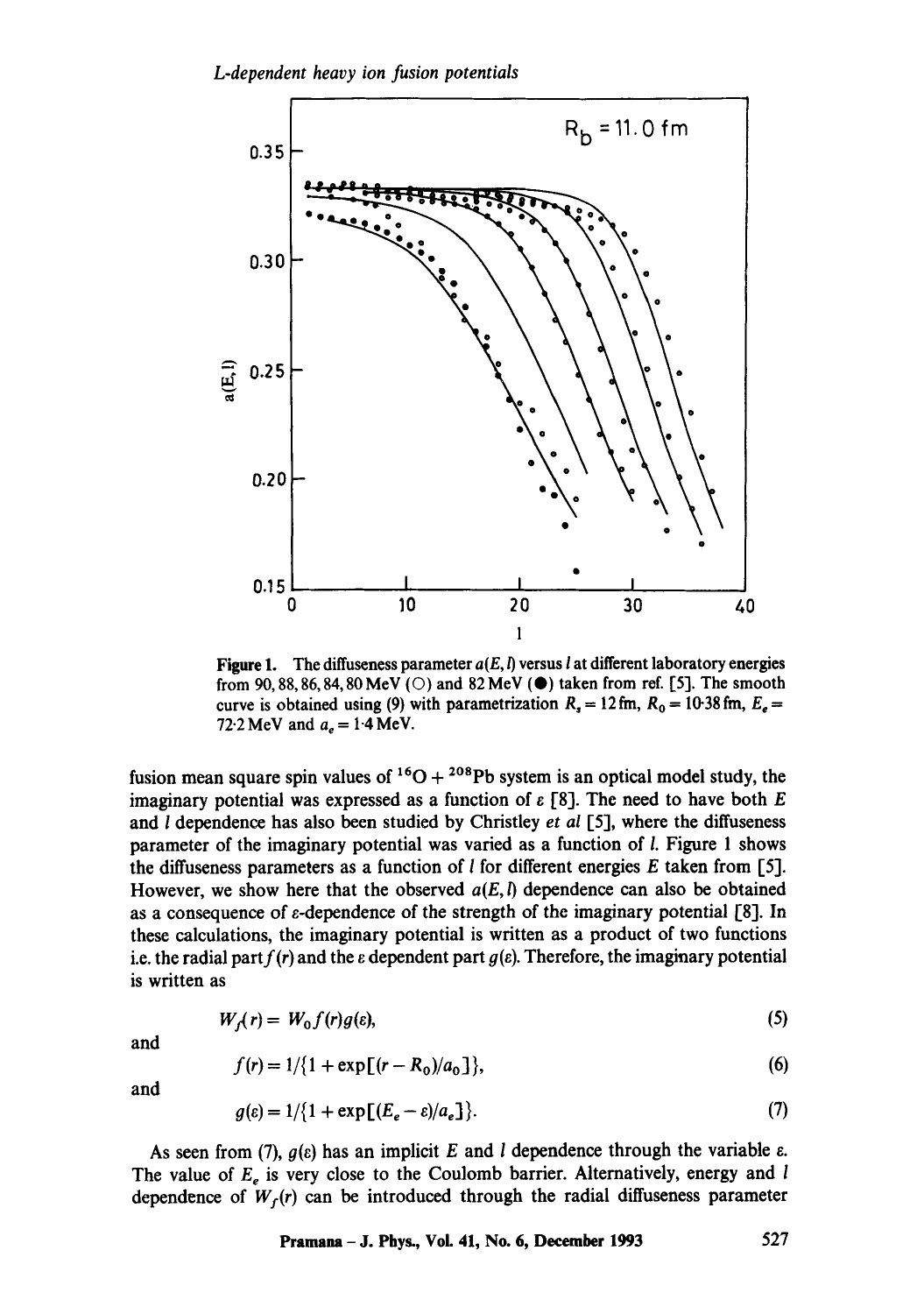# *S V S Sastry, A K Mohanty and S K Kataria*

 $a(E, l)$  as in [5]. In this parametrization  $W<sub>f</sub>$  can be written as

$$
W_f(r) = W_0 / \{1 + \exp[(r - R_0)/a_b(E, l)]\}.
$$
 (8)

Comparing the strength of (5) and (8) at strong absorption radius  $r = R_s$ , we can write

$$
a_b(E, l) = (R_s - R_0)/\log[\{f(R_s)g(\varepsilon)\}^{-1} - 1].
$$
\n(9)

The diffuseness values obtained by Christley *et al* [5] (see figure 1) can be reproduced using (9) (solid curve in figure 1) except at 82 MeV with  $R_0 = 10.38$ ,  $a_0 = 0.33$ ,  $E_e =$ 72.2 MeV and  $a_e = 1.4$  MeV and  $R_s = 12$  fm. The value of Coulomb barrier for this system is 74.6 MeV which is quite close to  $E_e$ . These  $a(E, l)$  values are also shown in figure 2 as a function of  $\varepsilon$  for different bombarding energies. For calculation of  $\varepsilon$ , the value of  $R_h$  is taken as 11 fm which is close to the position of the Coulomb barrier. In spite of different E and *l* dependence of  $a(E, l)$  as in figure 1, they all merge into a single curve in e-scale except for 82 MeV. This data set at 82 MeV does not follow the general systematics with energy and needs to be studied more carefully.



Figure 2. Diffuseness  $a(\varepsilon)$  versus  $\varepsilon$ . The smooth line is the result of parametrization given by (9) as in figure 1. The discrete values with different symbols show the value of  $a(\varepsilon)$  for different energies taken for ref. [5].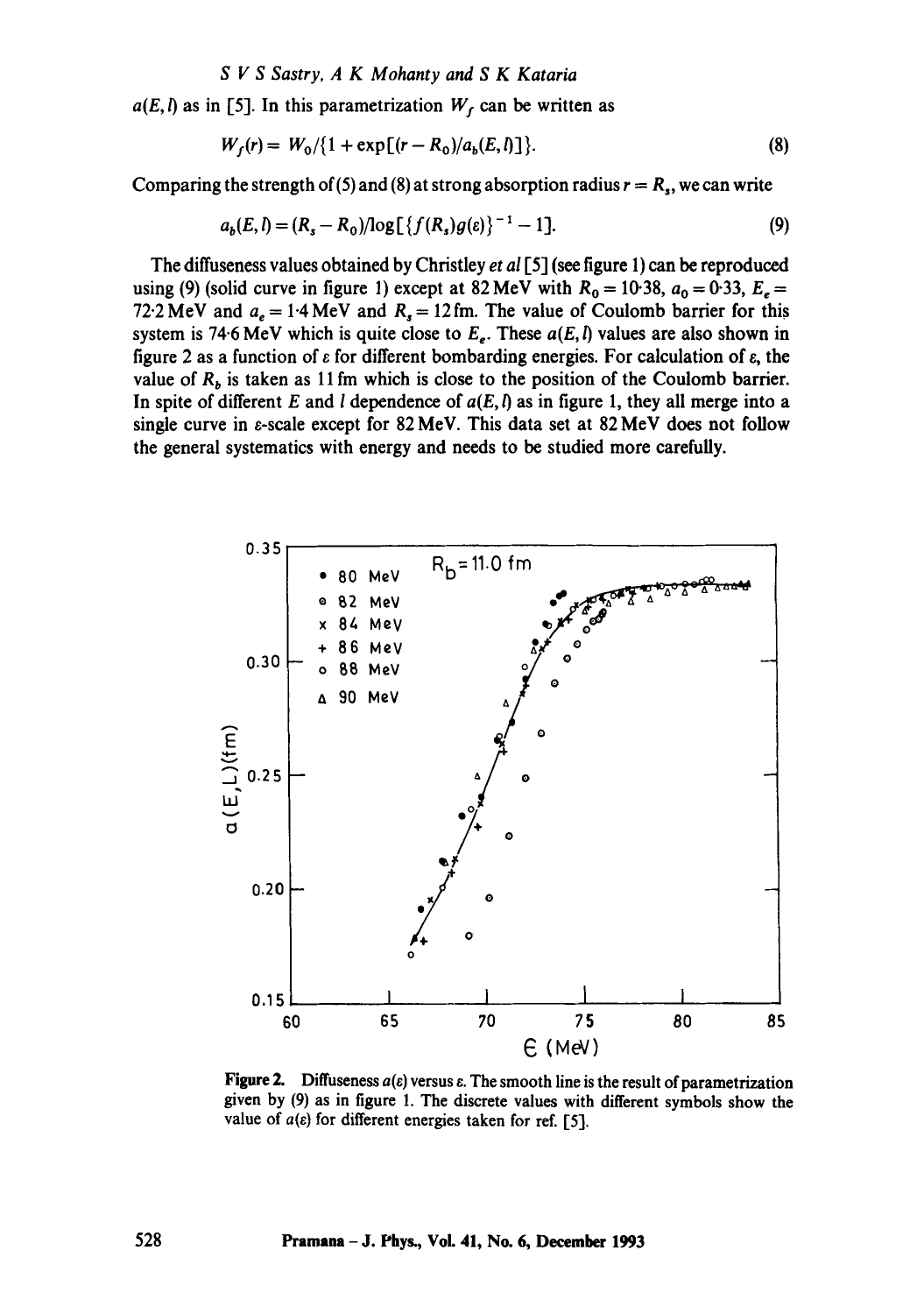# **4. Effective fusion barrier**

The effective barrier  $V_{\text{eff}}(\varepsilon)$  can be parametrized as [4]

if 
$$
\varepsilon > E_2
$$
 then  $V_{\text{eff}} = V_2$   
if  $E_1 < \varepsilon < E_2$ , then  $V_{\text{eff}} = \beta \varepsilon + C$   
if  $\varepsilon < E_1$  then  $V_{\text{eff}} = V_1$ . (10)

In this schematic model, we have two limiting barrier heights  $V_2$  and  $V_1$ , known as sudden and adiabatic barriers. The difference  $\Delta B = V_2 - V_1$  is shown to be a monotonically increasing function of  $Z_T Z_P$  [9]. The magnitude of  $\Delta B$  reflects the coupling effects in an average way. It has been realized that the direct coupling of various inelastic and transfer processes highly influence the fusion cross-section and the spin distribution. In addition to these single step processes, the multistep coupling processes also contribute significantly to fusion. Therefore, one needs to solve the coupled equations where all these effects are taken into account. On the other hand, when expressed in terms of an effective potential, the various coupling processes affect the adiabatic barrier  $V_1$  significantly. In other words, the effect of adding more channels results in the effective barrier which can be parametrized as some suitable function of  $\varepsilon$ . In  $[4]$ , we had considered the couplings to only inelastic states. However, in the present case we consider the effect of positive  $Q$  value transfer channels on effective fusion barrier in addition to the inelastic states.

The coupled channel calculations are carried out for  $58Ni + 64Ni$  systems using CCFUS code [10]. The dashed curve in figure 3 shows the coupled channel results for fusion cross-sections as a function of energy  $E_{cm}$  when coupling to only a few inelastic states are included  $(2^+, 3^-$  and  $4^+$  states of  $58$ Ni and  $58$ Ni). The strength of various inelastic modes are taken from [11]. To find the effective barrier height in BPM which will reproduce the coupled channel results,  $V_{\text{eff}}$  is calculated by inversion procedure from (1) and (2) as

$$
V_{\text{eff}} = \varepsilon + (\hbar \omega / 2\pi) \log \left[ (\pi / k^2)(2l+1)/\sigma_1 - 1 \right]. \tag{11}
$$

Therefore, knowing l and  $\sigma_l$  from CC calculations,  $V_{\text{eff}}(\varepsilon)$  at different bombarding energies is estimated. Figure 4 shows  $V_{\text{eff}}(\varepsilon)$  versus  $\varepsilon$  at two energies; 110 MeV and 100 MeV. It can be seen that irrespective of different bombarding energies,  $V_{\text{eff}}(\varepsilon)$  (for different energy E) merge into a single curve. The values chosen are  $V_2 = 102 \text{ MeV}$ ,  $E_2 = 102.4$  MeV,  $V_1 = 96.5$  MeV and  $E_1 = 95.7$  MeV. The BPM calculation with these parameters results in fusion cross-section shown in figure 3.

As seen in figure 3, coupling to only inelastic channels is not adequate to reproduce the experimental fusion cross-sections. It was pointed out in [11] that it is most likely due to the fact that  ${}^{58}$ Ni +  ${}^{64}$ Ni combination allows for two neutron transfer reactions due to positive  $Q$  value. Accordingly, when coupling strength of  $1 \text{ MeV}$  is added at  $Q = +5$  MeV, it results in the dashed-dot line. The corresponding  $V_{\text{eff}}$  values are shown in figure 4. Therefore, it can be seen that any additional effects of channel coupling results in lowering of the effective barrier height  $V_{\text{eff}}$ . In other words, channel coupling lowers the adiabatic barrier  $V_1$  (also  $E_1$ ), whereas the sudden limit values  $V_2$  and  $E_2$  do not change significantly. Further, the CC results (with inclusion of positive  $Q$  value transfer channel) enhance the fusion cross-section. It is not sufficient to reproduce the experimental results as the number of channels included are not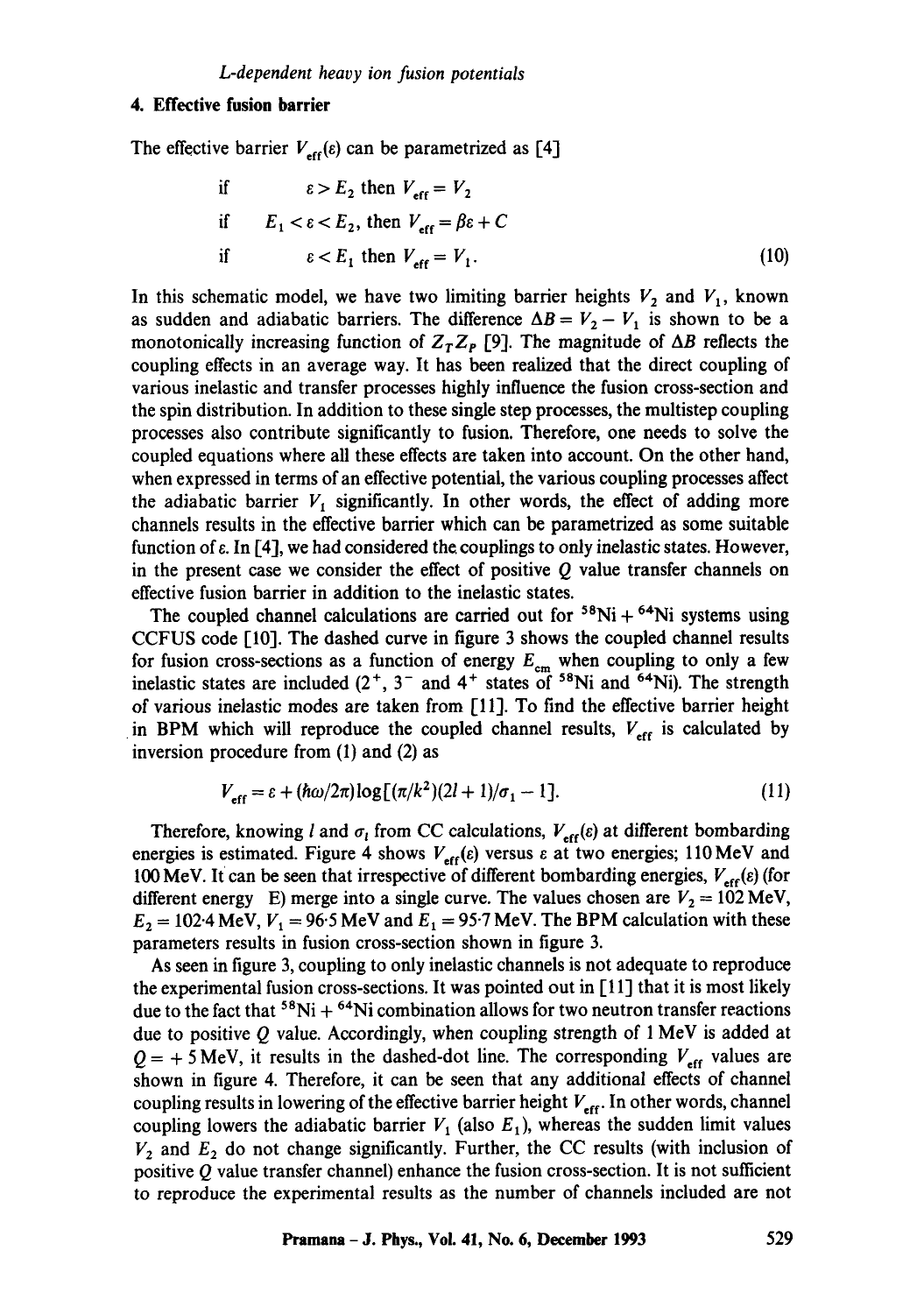

**Figure 3.** Fusion cross-sections versus  $E_{cm}$  for  ${}^{58}\text{Ni} + {}^{64}\text{Ni}$  systems. (---) result of coupled channel calculations with inelastic couplings alone.  $(-,-)$ : CC results with transfer channel included. (O) and (--------) are the results of  $\varepsilon$  dependent BPM with the schematic barrier parameters given in figure 4 (smooth line and broken line). The data points are taken from ref. [12].



**Figure 4.**  $V_{\text{eff}}$  versus  $\varepsilon$ . The filled and open circles are obtained by inversion from the CC results (with inelastic channels included) using (10) at  $E_{cm} = 110$  and 100MeV. The stars and triangles are the corresponding values with transfer channel included. The smooth and broken lines are two sets of schematic parameters.

530 Pramana - J. Phys., Voi. 41, No. 6, December 1993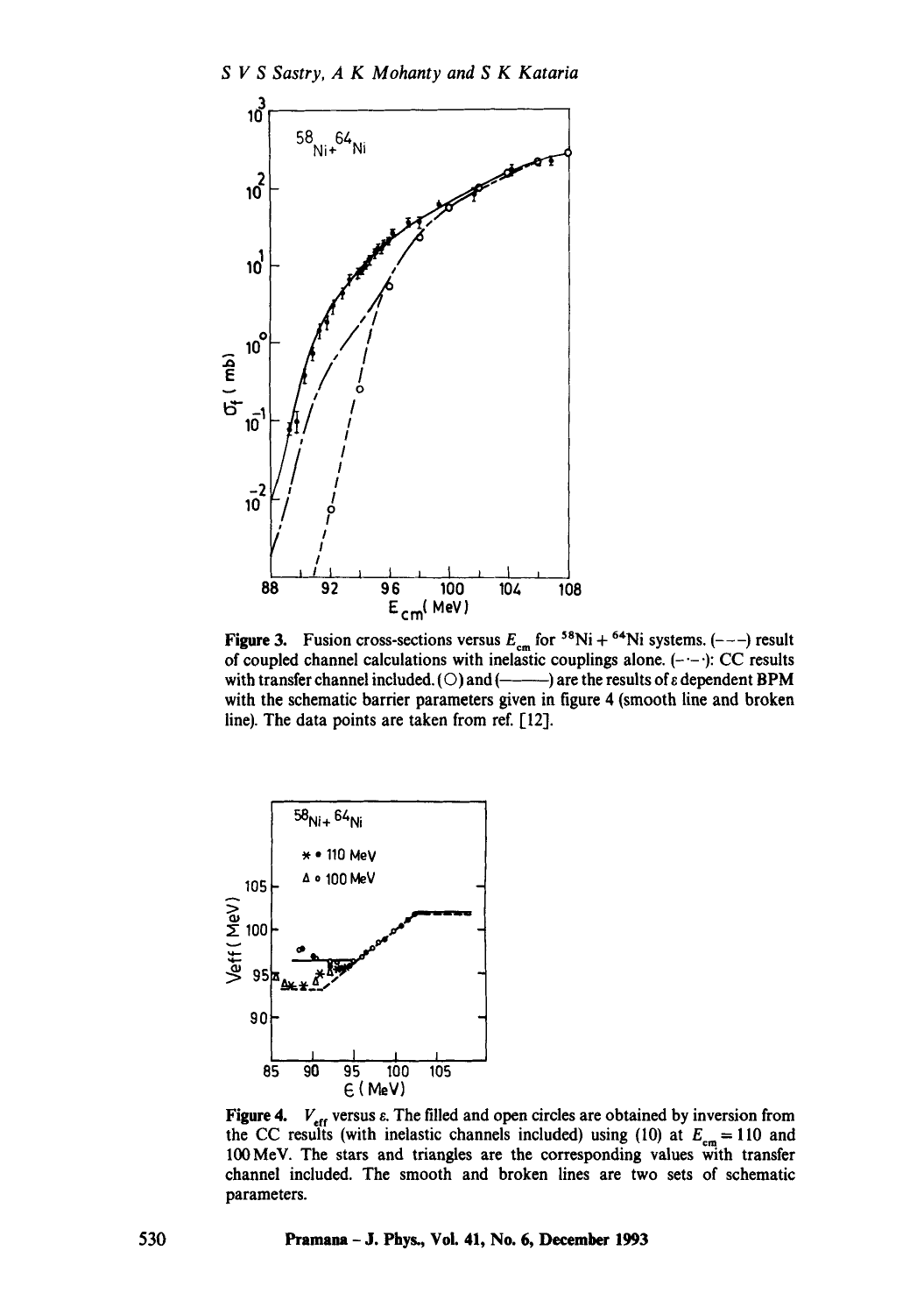#### *L-dependent heavy ion fusion potentials*

adequate and also using CCFUS, couplings to inelastic and transfer channels are considered in an approximate way  $[11]$ . However, the new set of parameters i.e.  $V_2 = 101.6 \text{ MeV}, E_2 = 102.2 \text{ MeV}, V_1 = 93.2 \text{ MeV}$  and  $E_1 = 91.2 \text{ MeV}$  results in the smooth curve in figure 3, which fits the experimental fusion cross-section rather well. Comparing the parameters of these two sets, it can be seen that the sudden values of  $V_2$  and  $E_2$  remain more or less same but the adiabatic values  $V_1$  and  $E_1$  are different. The difference between two adiabatic barrier heights is about 3.3 MeV which is quite close to the  $\ddot{o}$  value of two neutron transfer. It is now clear that the effective barrier resulting from inclusion of more and more channels can be parametrized as a function of  $\varepsilon$ , which is a necessary and relevant parameter for fusion.

Therefore, the schematic model of (10), where the effective barrier height depends on  $\varepsilon$ , takes into account all the dynamical effects of channel coupling. In the following, we use this model to study the polarization potentials and its effect on the average spin of the compound nucleus, in the vicinity of the Coulomb barrier.

## **5. Polarization potential and enhancement in spin distribution**

Figure 5(a) shows the plot of  $\Delta V_p = (V_{\text{eff}} - V_b)$  as a function of  $\varepsilon$  for <sup>58</sup>Ni + <sup>64</sup>Ni system.  $V_{\text{eff}}$  is calculated using (11) where  $\sigma_l$  is taken from CCFUS.  $V_b$  is the barrier height when channel coupling is not present. The energy dependent part of the effective potential i.e.  $\Delta V_p$  can be identified as the polarization potential at  $R_b$ , which arises due to channel coupling. While calculating  $V_{\text{eff}}$ , we have used *l*-dependent  $\hbar\omega$  given by  $\hbar\omega_1 = \hbar\omega_0 + 0.0004$  <sup>2</sup> as suggested in [4]. In the first case only 2<sup>+</sup>, in the second case  $2^+$  and  $3^-$  and in the third case  $2^+$ ,  $3^-$  and  $4^+$  states of both target and projectile are included and the results are given in figure 5(a). As seen in the figure, the position of the maximum occurs much below the barrier  $V_b$  which is around 99.4 MeV and with more number of channels included, the peak value of the polarization potential increases, while the position of the peak moves slightly to the left.

In the earlier studies [9], the  $\langle l \rangle_m$  values derived from this schematic model which fits fusion cross-sections are compared with the  $\langle l \rangle_{0d}$  values obtained from energy independent BPM with a constant barrier height  $V<sub>b</sub>$  adjusted to explain fusion crosssections at high energies. A general feature of this study is that the ratio of  $\langle l \rangle_m / \langle l \rangle_{0d}$ shows a peak at around Coulomb barrier and falls to unity on either side. This enhancement is an indication that effects of channel couplings are maximum near the Coulomb barrier. This is in a way similar to the threshold anomaly seen in the optical potential which explains elastic scattering. This effect is not seen in the fusion cross-section data. However, these features are significant in the moments of the compound nucleus spin distributions.

Figure 5(b) shows the value of  $\langle l \rangle_m / \langle l \rangle_{0d}$  as a function of energy with different polarization potentials as shown in figure 5(a). Eventhough, the maximum in the polarization potential is to the left of  $V<sub>b</sub>$ , the ratio of the moments peak at around  $V<sub>b</sub>$ . However, the height and the width of the ratio depend very much on the strength of the polarization potential  $\Delta V_p$ . Figure 5(c) shows the plot of the height and width of the enhancement factor as a function of  $\Delta V_p$ . In this figure, two additional data points are obtained considering the  $2^+$ ,  $3^-$  and  $4^+$  states of either the target or the projectile. The observed correlation suggests that the height of this enhancement can be treated as a measure of the coupling strength and the width as a measure of the region over which the enhancement takes place. It is also evident from figure 5 that the polarization potential peaks left to the one-dimensional barrier height  $V<sub>b</sub>$ , depend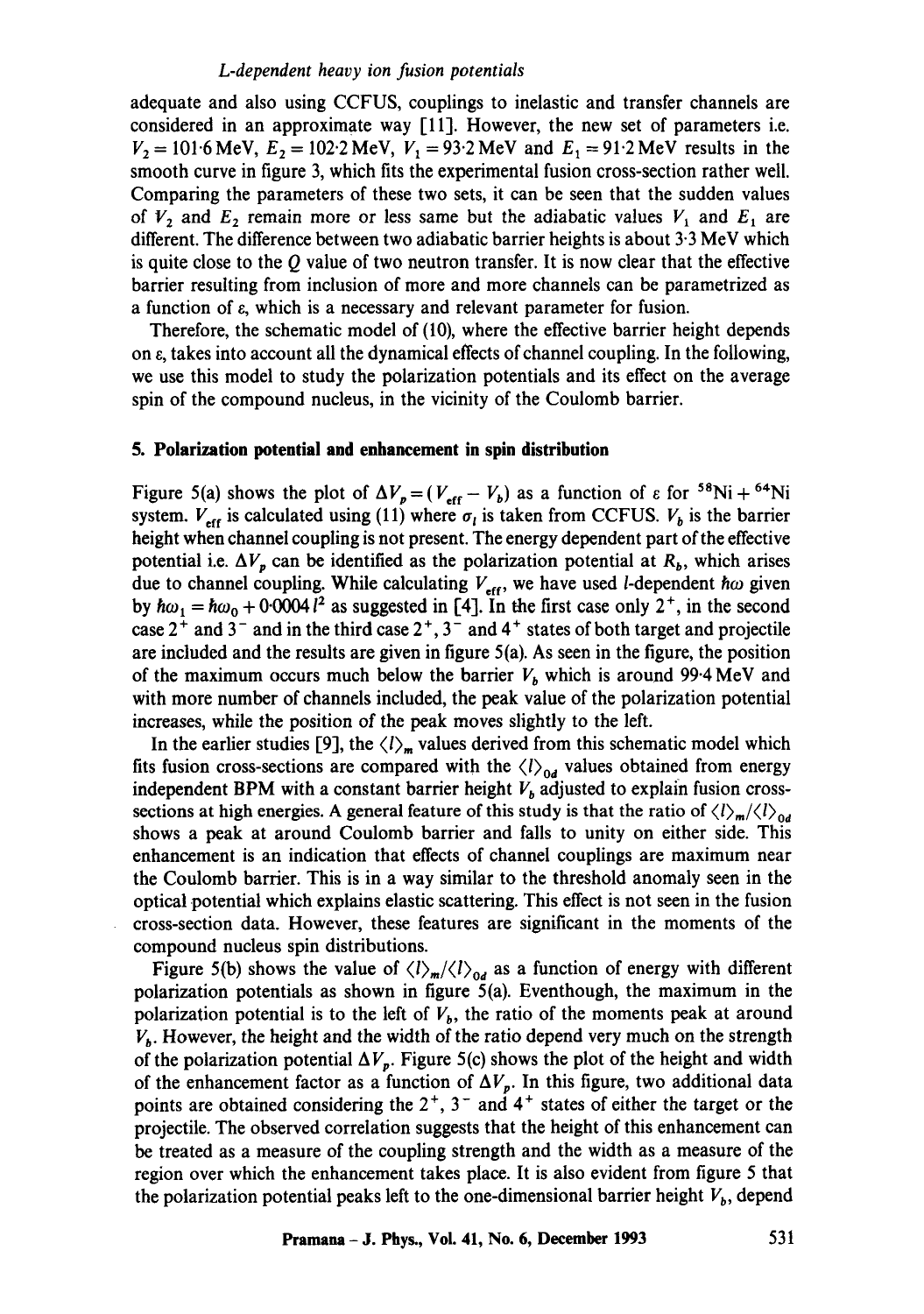

**Figure 5(a).**  $(V_{\text{eff}} - V_b)$  versus  $\varepsilon$  for <sup>58</sup>Ni + <sup>64</sup>Ni system derived from CCFUS with different coupling schemes as described in the text (b)  $\langle l \rangle_m / \langle l \rangle_{0d}$  versus  $E_{cm}$  for  $58$ Ni +  $64$ Ni system with same coupling scheme as figure 5(a). (c) The peak and the width of the ratio  $\langle l \rangle_m / \langle l \rangle_{\alpha d}$  as a function of  $\Delta V_p$  for <sup>58</sup>Ni + <sup>64</sup>Ni system.

on the Q value of the channel couplings, while  $\langle l \rangle_m / \langle l \rangle_{0d}$  peaks around  $V_b$  and this peak position does not depend significantly on the details of the channel couplings. However, the height and the width of the ratio depend strongly on the details of the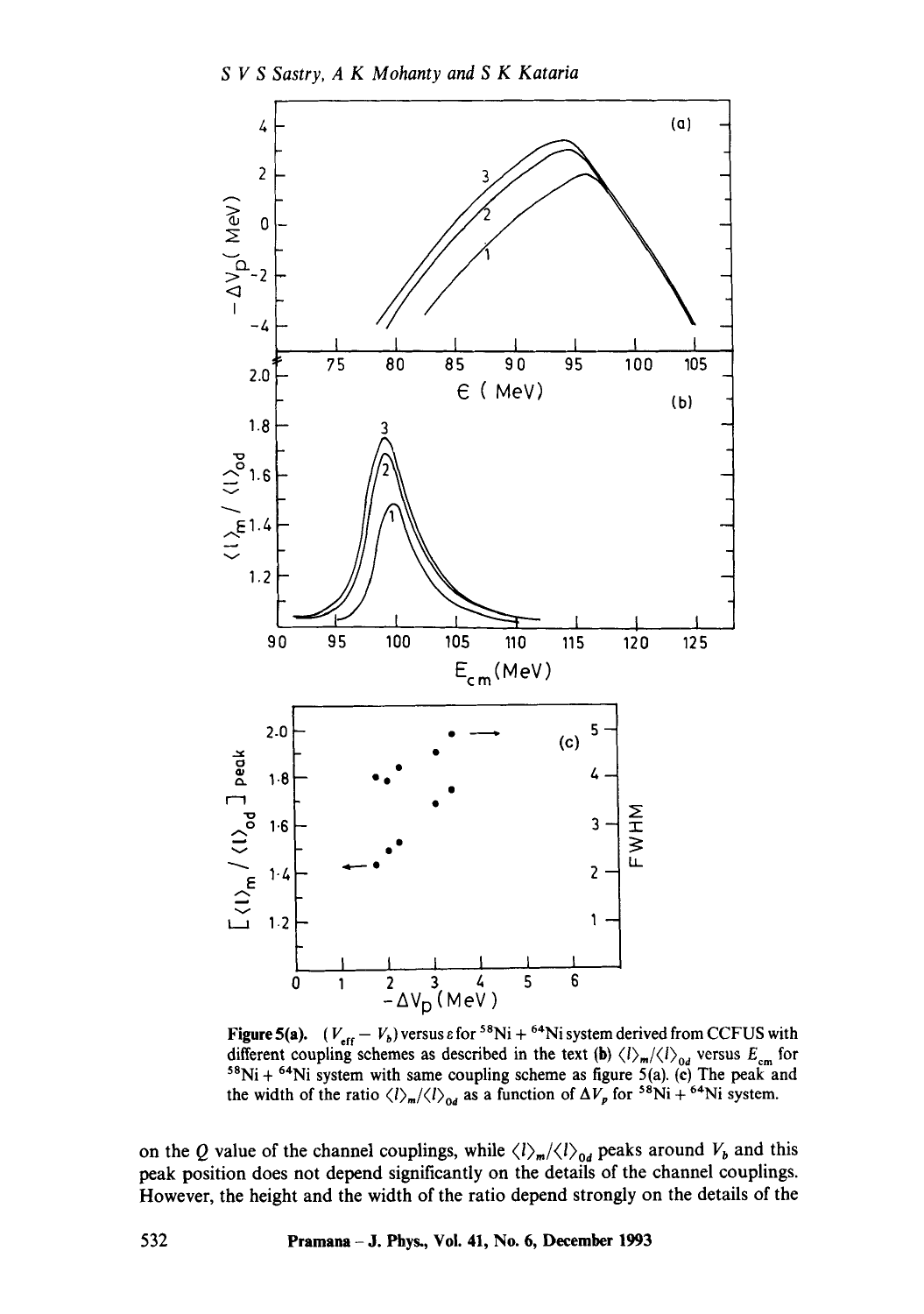## *L-dependent heavy ion fusion potentials*

channel coupling and are model-dependent. Figure 6(a) shows  $\langle l \rangle_w / \langle l \rangle_{0d}$  ratio for <sup>16</sup>O + <sup>154</sup>Sm system using Wong's model with three values of  $\beta_2$  parameter. It can be inferred that the qualitative behaviour of enhancement for these two models (figures 5(b) and 6(a)) are same. In addition to  $\langle l \rangle$ , another physical quantity associated with fusion spin distribution is its width i.e. the second central moment of the distribution as given by  $\Delta l^2 = \langle l \rangle^2 - \langle l \rangle^2$ . The channel couplings broaden the fusion spin distribution and this effect can be seen in  $\Delta l$  as compared to its corresponding one-dimensional BPM result. It contains the information as to how many partial waves are effectively influenced by channel couplings. Figure 6b shows the plot of  $\Delta l_w/\Delta l_{od}$  as a function of E for the same values of  $V_b$  and  $\beta_2$  parameter used in figure 6a. It is seen that, as the coupling effects are maximum around  $V_b$ , this ratio peaks around  $V_b$ . Thus, the channel coupling effects are best illustrated by the moments of the spin distribution. Figure 7 shows the plot of  $\langle l \rangle_m / \langle l \rangle_{0d}$  as function of E with different value of  $V<sub>b</sub>$ . As seen in this figure, the position of the peak also depends



Figure 6(a).  $\langle l \rangle_{w}/\langle l \rangle_{0d}$  versus  $E_{cm}$  for <sup>16</sup>O + <sup>154</sup>Sm system where  $\langle l \rangle_{w}$  has been obtained from Wong's model with three deformation parameter  $(\beta_2)$  as shown in figure, (b)  $\Delta l_w/\Delta l_{od}$  versus  $E_{cm}$  for <sup>16</sup>O + <sup>154</sup>Sm system with three  $\beta_2$  values.



**Figure 7.**  $\langle l \rangle_m / \langle l \rangle_{od}$  versus  $E_{cm}$  for <sup>58</sup>Ni + <sup>64</sup>Ni system with different onedimensional barrier  $V_b$  as shown in figure.